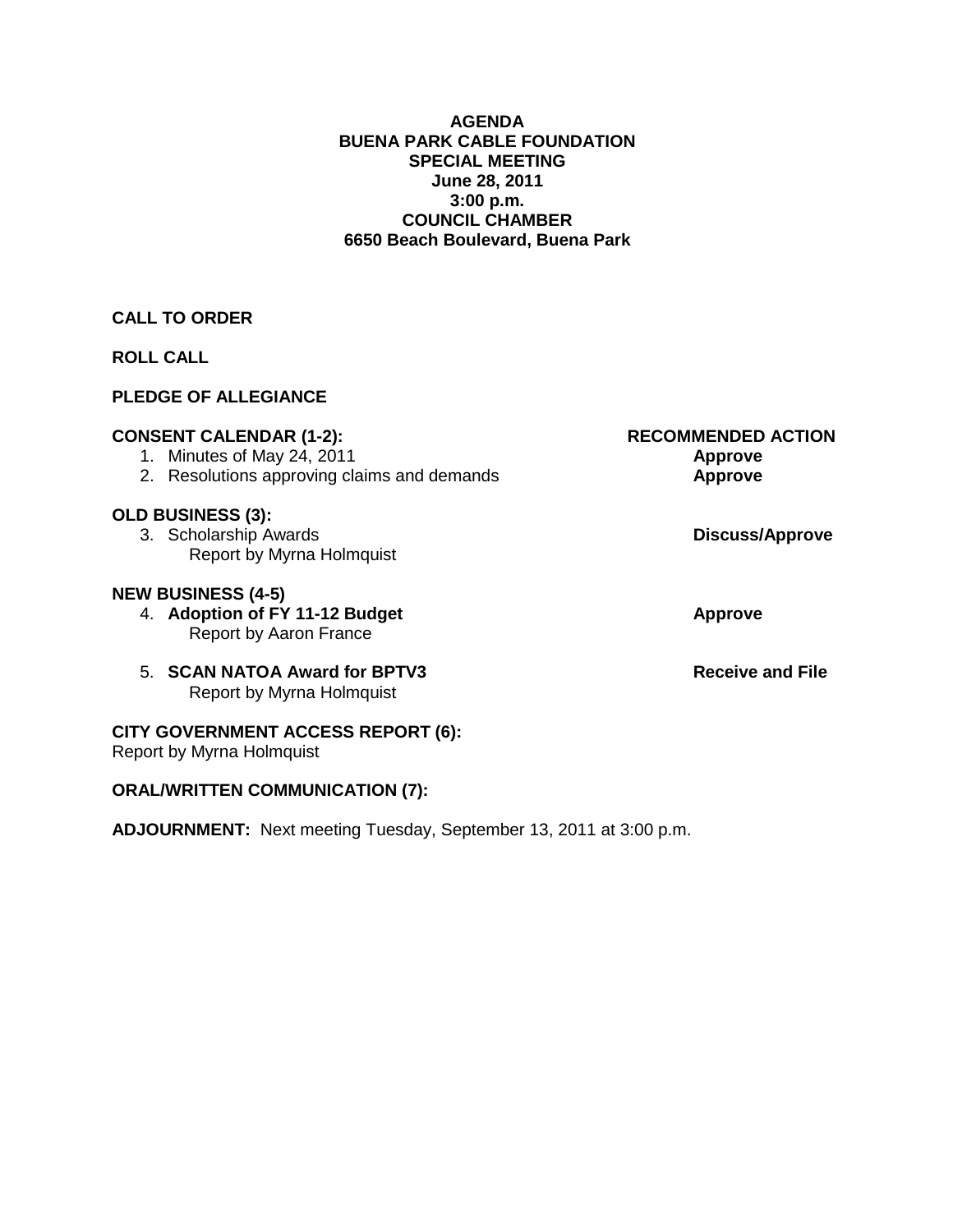#### **BUENA PARK CABLE FOUNDATION MINUTES OF MEETING May 24, 2011**

President Berry called the Buena Park Cable Foundation Meeting of May 24, 2011 to order at 3:00 p.m. in the Council Chamber, 6650 Beach Boulevard, Buena Park, California.

# **ROLL CALL:**

Bass, Barnet, Berry, Dow, Harbert, Night, Oh, Smith, Swift ABSENT:

#### **ALSO PRESENT:**

Aaron France, Administrative Analyst; Myrna Holmquist, Communications and Marketing Manager; Dennis Varela, Accountant; and Alice Burnett, Secretary.

#### **PLEDGE OF ALLEGIANCE**

President Berry led the Pledge of Allegiance to the Flag.

### **CONSENT CALENDAR (1-2)**

#### **(1) Minutes of April 12, 2011**

**(2) Registrar of Demands** 

Motion: Barnett/Night moved to approve items 1-2 on the consent calendar. MOTION CARRIED: That all actions recommended on the Consent Calendar be approved.

#### **NEW BUSINESS (3):**

#### **(3) Budget Presentation.**

Aaron France gave a brief budget presentation. Motion: Night/Smith recommended the budget as presented. MOTION CARRIED. Budget will be adopted at the June Directors meeting.

After discussion, the Directors chose to allocate \$5,000 between all qualified applicants. Staff was given direction to revise the Scholarship application and present the proposed language at the September meeting.

Motion: Night/Harbert moved to rescind the decision of May 11, 2010 limiting the scholarship award to a maximum amount of \$1,000.

**(4) City Government Access Report.** Myrna Holmquist reported that there were 2 applicants with the minimum qualifications for the scholarship. Interviews are scheduled for the applicants and scholarship subcommittee for June 1 at 5:30 in the Police Community Room. Scholarship presentation is scheduled for the 6/14 City Council meeting. Current programming on BPTV includes City Council replay, Senior Classes, and Adopt a Pet. Upcoming events marked for production include RSI Ribbon cutting, summer recreational programs and Memorial Day event. Ms. Holmquist reminded the directors that BPTV productions are online and on demand at the City's website.

Ms. Holmquist announced that BPTV3 has been nominated for a 2010 Southern California/Nevada chapter of the National Association of Television Operators of America (SCAN NATOA) award for Producer Ken McKinney's Station Identification presentation.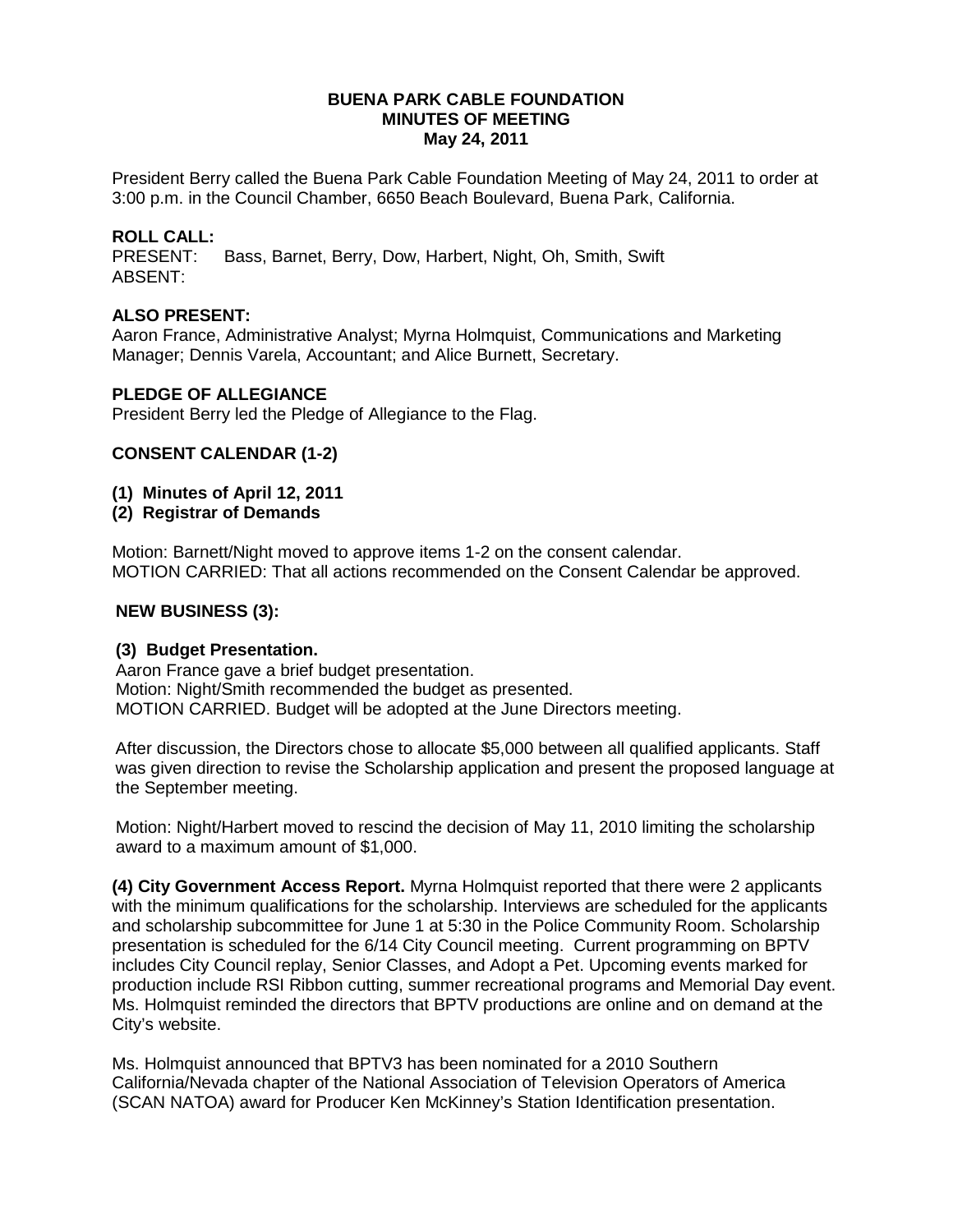BUENA PARK CABLE FOUNDATION May 24, 2011 PAGE TWO

# **ORAL COMMUNICATION (5):**

Director Night reported he is still in negotiations with the Fullerton High School District for a studio at Buena Park High School. He is awaiting response from the school district.

#### **ADJOURNMENT:**

There being no further business, the meeting was adjourned at 3:39 p.m. to the next meeting on June 14, 2011 at 3:00 p.m.

### **ATTEST:**

\_\_\_\_\_\_\_\_\_\_\_\_\_\_\_\_\_\_\_\_\_\_\_ \_\_\_\_\_\_\_\_\_\_\_\_\_\_\_\_\_\_\_\_\_

Alice Burnett, Secretary **Steve Berry, President**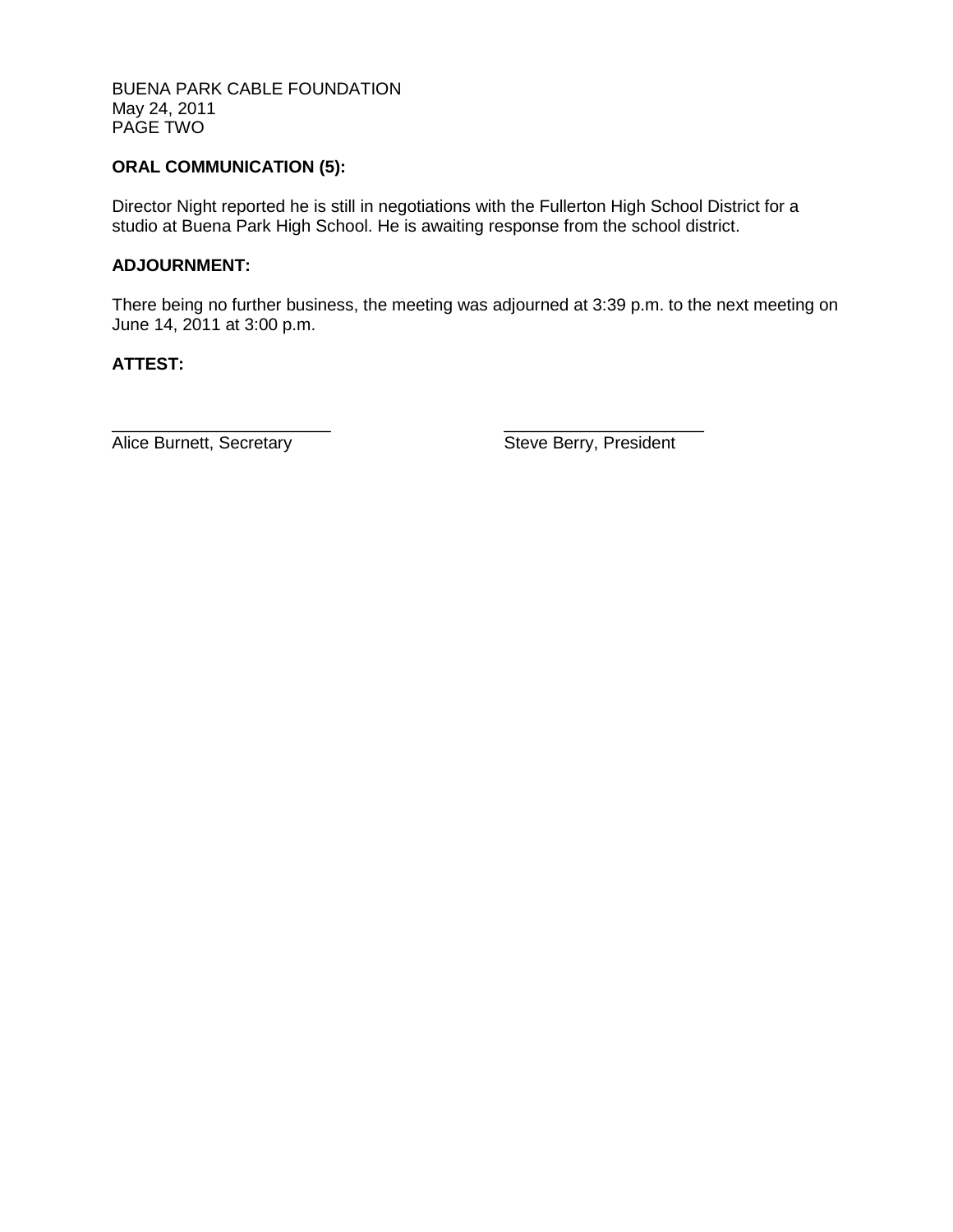#### **BUENA PARK FOUNDATION Balance Sheet For the Period Ending May 31, 2011**

#### **ASSETS**

| Cash<br>Accounts Receivable<br>Interest Receivable<br>Fixed Assets   |           |    | 60,374.65<br>28,222.83 |
|----------------------------------------------------------------------|-----------|----|------------------------|
| <b>Total Assets</b>                                                  |           | S  | 88,597.48              |
| <b>LIABILITIES AND FUND EQUITY</b>                                   |           |    |                        |
| <b>Accounts Payable</b>                                              |           | \$ | 0.00                   |
| <b>Total Liabilities</b>                                             |           |    | 0.00                   |
| <b>Investment in Fixed Assets</b><br><b>Fund Balance</b><br>Reserved |           |    | 28,222.83              |
| Unreserved<br><b>Total Fund Balance</b>                              | 60,374.65 |    | 60,374.65              |
| <b>Total Fund Equity</b>                                             |           |    | 88,597.48              |
| <b>Total Liabilities and Fund Equity</b>                             |           | \$ | 88,597.48              |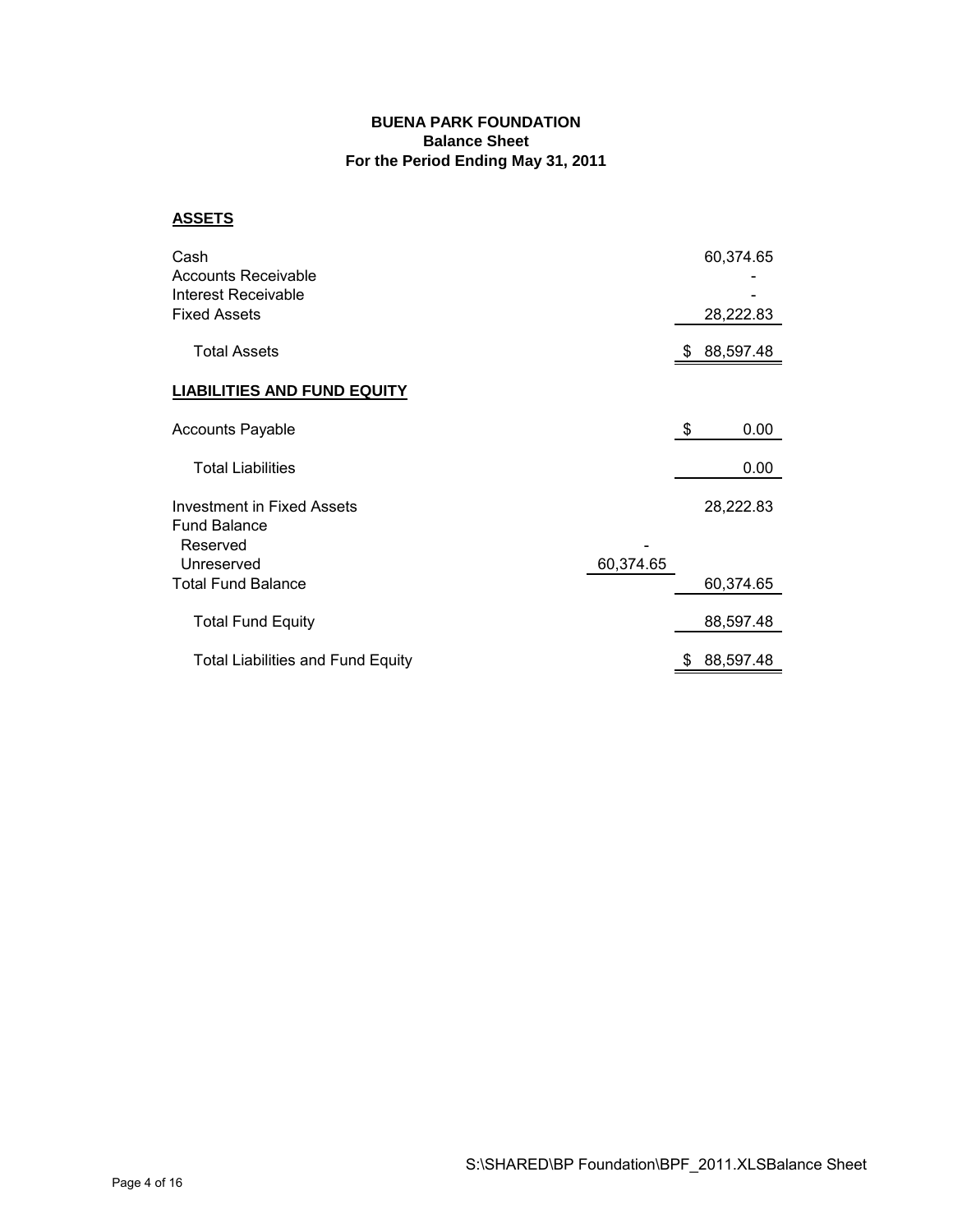#### **BUENA PARK FOUNDATION Income Statement May 31, 2011**

|                 |                                         |                 | <b>Current Year</b> |                    |       | Prior Year    |
|-----------------|-----------------------------------------|-----------------|---------------------|--------------------|-------|---------------|
|                 |                                         |                 | Actual              | Variance-          |       | Actual        |
|                 |                                         |                 | Period Ending       | Favorable          |       | Period Ending |
|                 |                                         | <b>Budget</b>   | May 31, 2011        | (Unfavorable)      |       | June 30, 2010 |
|                 |                                         |                 |                     |                    |       |               |
| <b>REVENUES</b> |                                         |                 |                     |                    |       |               |
|                 | 3410 Investment Income                  | \$<br>150.00    | \$<br>74.02         | \$<br>$(75.98)$ \$ |       | 155.53        |
|                 | 3900 Miscellaneous Revenue              |                 |                     |                    |       |               |
|                 | 3951 Contribution from Time Warner/AT&T | 81,000.00       | 70,150.96           | (10, 849.04)       |       | 85,236.13     |
|                 |                                         |                 |                     |                    |       |               |
|                 | <b>Total Revenues</b>                   | \$<br>81,150.00 | \$<br>70,224.98     | \$(10,925.02)      | $\$\$ | 85,391.66     |
|                 | <b>EXPENDITURES</b>                     |                 |                     |                    |       |               |
|                 | 5214 Taxes and Fees                     | 100.00          | 58.00               | 42.00              |       | 40.00         |
|                 | 5219 Time Warner Video Services         | 1,200.00        | 729.43              | 470.57             |       |               |
|                 | 5220 Government Access/City             | 70,890.00       | 56,250.08           | 14,639.92          |       | 69,384.85     |
|                 | 5221 Government Access/Council          | 7,200.00        | 5,090.00            | 2,110.00           |       | 7,795.00      |
|                 | 5223 Ministerial Series                 | 1,000.00        |                     | 1,000.00           |       | 2,200.00      |
| 5225            | <b>Member Salaries</b>                  | 5,400.00        | 2,500.00            | 2,900.00           |       |               |
|                 | 5227 Miscellaneous Expenses             | 500.00          | 669.87              | (169.87)           |       | 211.51        |
|                 | 5230 Scholarships                       | 5,000.00        |                     | 5,000.00           |       | 4,995.00      |
|                 | 5240 Professional Services              | 1,600.00        | 836.00              | 764.00             |       | 1,568.00      |
|                 | 5245 Accounting/Staff Services          | 13,000.00       |                     | 13,000.00          |       | 6,000.00      |
|                 | 5250 Equipment Maintenance              | 2,000.00        |                     | 2,000.00           |       | 1,148.00      |
|                 | 5410 Stationery/Supplies                | 250.00          | 212.26              | 37.74              |       | 163.73        |
|                 | 5411 Printing                           | 150.00          |                     | 150.00             |       |               |
|                 | 5420 Books/Dues/Subscriptions           | 200.00          | 125.00              | 75.00              |       | 115.00        |
|                 | 5430 Postage                            | 100.00          | 47.55               | 52.45              |       | 88.00         |
|                 | 5840 Capital Outlay                     | 2,000.00        | 777.53              | 1,222.47           |       | 9,535.11      |
|                 |                                         |                 |                     |                    |       |               |
|                 | <b>Total Expenditures</b>               | 110,590.00      | 67,295.72           | 43,294.28          |       | 103,244.20    |
|                 | Revenues Over (Under) Expenditures      | (29, 440.00)    | 2,929.26            | (32, 369.26)       |       | (17, 852.54)  |
|                 | Fund Balance, Beginning of Period       | 57,445.39       | 57,445.39           |                    |       | 75,297.93     |
|                 | Fund Balance, End of Period             | \$<br>28,005.39 | \$<br>60,374.65     | \$ (32, 369.26)    |       | 57,445.39     |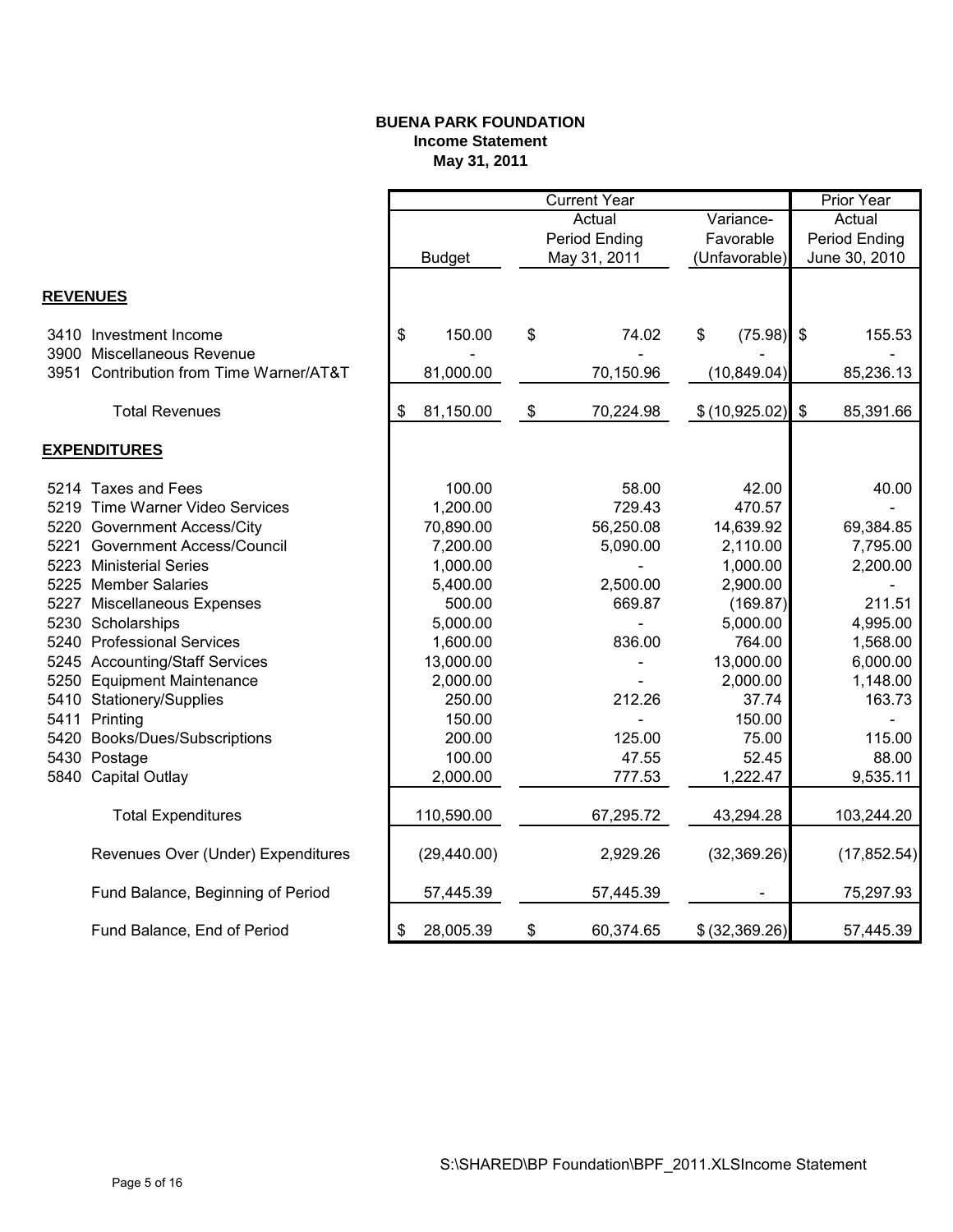#### **BUENA PARK FOUNDATION Statement of Expenditures For the Period Ending May 31, 2011**

|                                   | 2010/2011<br>Adopted<br><b>Budget</b> | Expenditures    | <b>Balance</b> | Expended |
|-----------------------------------|---------------------------------------|-----------------|----------------|----------|
| <b>ADMINISTRATIVE</b>             |                                       |                 |                |          |
| <b>Member Salaries</b>            | \$<br>5,400.00                        | \$<br>2,500.00  | \$<br>2,900.00 | 46.30%   |
| <b>Time Warner Video Services</b> | \$<br>1,200.00                        | \$<br>729.43    | \$<br>470.57   | 60.79%   |
| <b>Taxes and Fees</b>             | 100.00                                | 58.00           | 42.00          | 58.00%   |
| Stationery/Supplies               | 250.00                                | 212.26          | 37.74          | 84.90%   |
| Books/Dues/Subscriptions          | 200.00                                | 125.00          | 75.00          | 62.50%   |
| Postage                           | 100.00                                | 47.55           | 52.45          | 47.55%   |
| Printing                          | 150.00                                |                 | 150.00         | 0.00%    |
| Scholarships                      | 5,000.00                              |                 | 5,000.00       | 0.00%    |
| <b>Professional Services</b>      | 1,600.00                              | 836.00          | 764.00         | 52.25%   |
| <b>Accounting/Staff Services</b>  | 13,000.00                             |                 | 13,000.00      | 0.00%    |
| <b>Equipment Maintenance</b>      | 2,000.00                              |                 | 2,000.00       | 0.00%    |
| Capital Outlay                    | 2,000.00                              | 777.53          | 1,222.47       | 38.88%   |
| <b>Total Administrative</b>       | 31,000.00                             | 5,285.77        | 25,714.23      | 17.05%   |
| <b>PROGRAMMING</b>                |                                       |                 |                |          |
| Government Access Channel 3, 95   |                                       |                 |                |          |
| City of Buena Park                | 70,890.00                             | 56,250.08       | 14,639.92      | 79.35%   |
| <b>City Council Meetings</b>      | 7,200.00                              | 5,090.00        | 2,110.00       | 70.69%   |
| <b>Ministerial Series</b>         | 1,000.00                              |                 | 1,000.00       | 0.00%    |
| Miscellaneous Expenditures        | 500.00                                | 669.87          | (169.87)       | 133.97%  |
| <b>Total Programming</b>          | 79,590.00                             | 62,009.95       | 17,580.05      | 77.91%   |
| TOTAL EXPENDITURES                | \$110,590.00                          | 67,295.72<br>\$ | 43,294.28      | 60.85%   |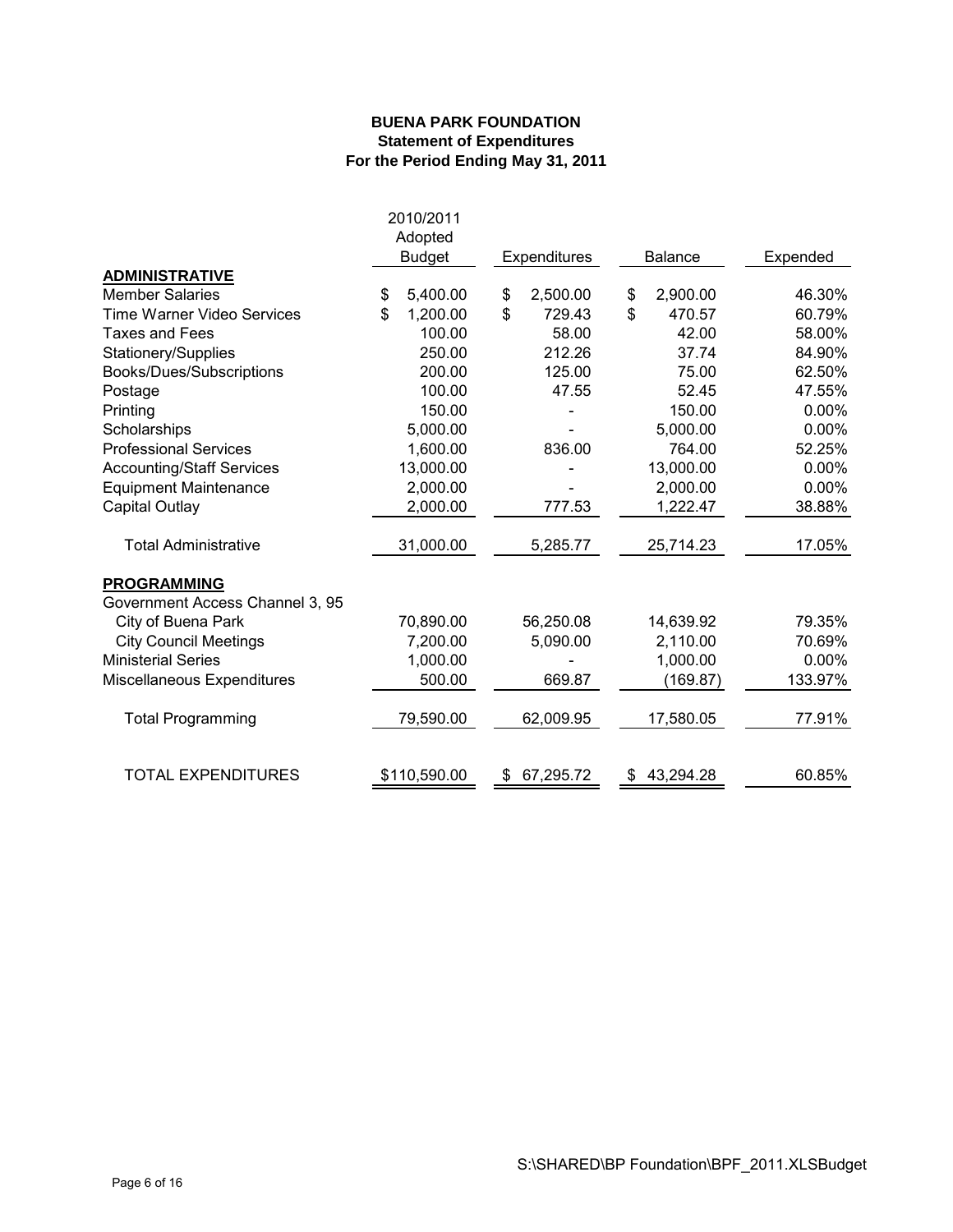# ` RESOLUTION NO BPF\_\_\_\_\_\_\_\_

# RESOLUTION OF THE BUENA PARK FOUNDATION ALLOWING CERTAIN CLAIMS AND DEMANDS IN THE SUM OF \$3,600.00 DEMAND NOS. 6072 THROUGH 6075 VOIDED NO. 6071

# NOW, THEREFORE, THE BUENA PARK FOUNDATION DOES HEREBY RESOLVE, DETERMINE AND ORDER AS FOLLOWS:

SECTION I: That in accordance with the by laws for the Buena Park Foundation, the Buena Park City Treasurer or his designated representative hereby certifies to the accuracy of the following demands and to the availability of funds for payment thereof.

 $\mathcal{L}_\mathcal{L} = \{ \mathcal{L}_\mathcal{L} \mid \mathcal{L}_\mathcal{L} \in \mathcal{L}_\mathcal{L} \}$  , where  $\mathcal{L}_\mathcal{L} = \{ \mathcal{L}_\mathcal{L} \mid \mathcal{L}_\mathcal{L} \in \mathcal{L}_\mathcal{L} \}$ 

**Treasurer** 

SECTION 2: That claims and demands Nos. 6072 through 6075 in the amount of \$3,600.00 have been audited as required by law and that the same are hereby allowed as set forth. Register date 05/09/11

| <b>CITY OF BUENA PARK</b>   | <b>VOID / WRONG STAMP USED FOR</b>   | 6071         | \$00.00    |
|-----------------------------|--------------------------------------|--------------|------------|
|                             | <b>SIGNATURE</b>                     |              |            |
|                             |                                      |              |            |
| <b>JANE CAMERON</b>         | <b>CRIMEWATCH</b>                    | 6072         | \$200.00   |
|                             |                                      |              |            |
| <b>CLOUD PRODUCTIONS</b>    | <b>CHILDREN'S ART FAIRE</b>          | 6073         | \$850.00   |
|                             | <b>CRIMEWATCH</b>                    | 6073         | \$700.00   |
|                             | <b>CRIMEWATCH</b>                    | 6073         | \$700.00   |
|                             | 5 HRS. CITY COUNCIL MTG. 04/12/11    | 6073         | \$200.00   |
|                             |                                      |              |            |
| <b>VISTA MEDIA SERVICES</b> | <b>RECREATION #12 EGGSTRAVAGANZA</b> | 6074         | \$850.00   |
|                             |                                      |              |            |
| <b>CITY OF BUENA PARK</b>   | TO REIMB. THE CITY FOR PAYING        | 6075         | \$100.00   |
|                             | <b>BP FOUNDATION EXPENSE WITH</b>    |              |            |
|                             | THE CITY CREDIT CARD.                |              |            |
|                             |                                      |              |            |
|                             |                                      | <b>TOTAL</b> | \$3,600.00 |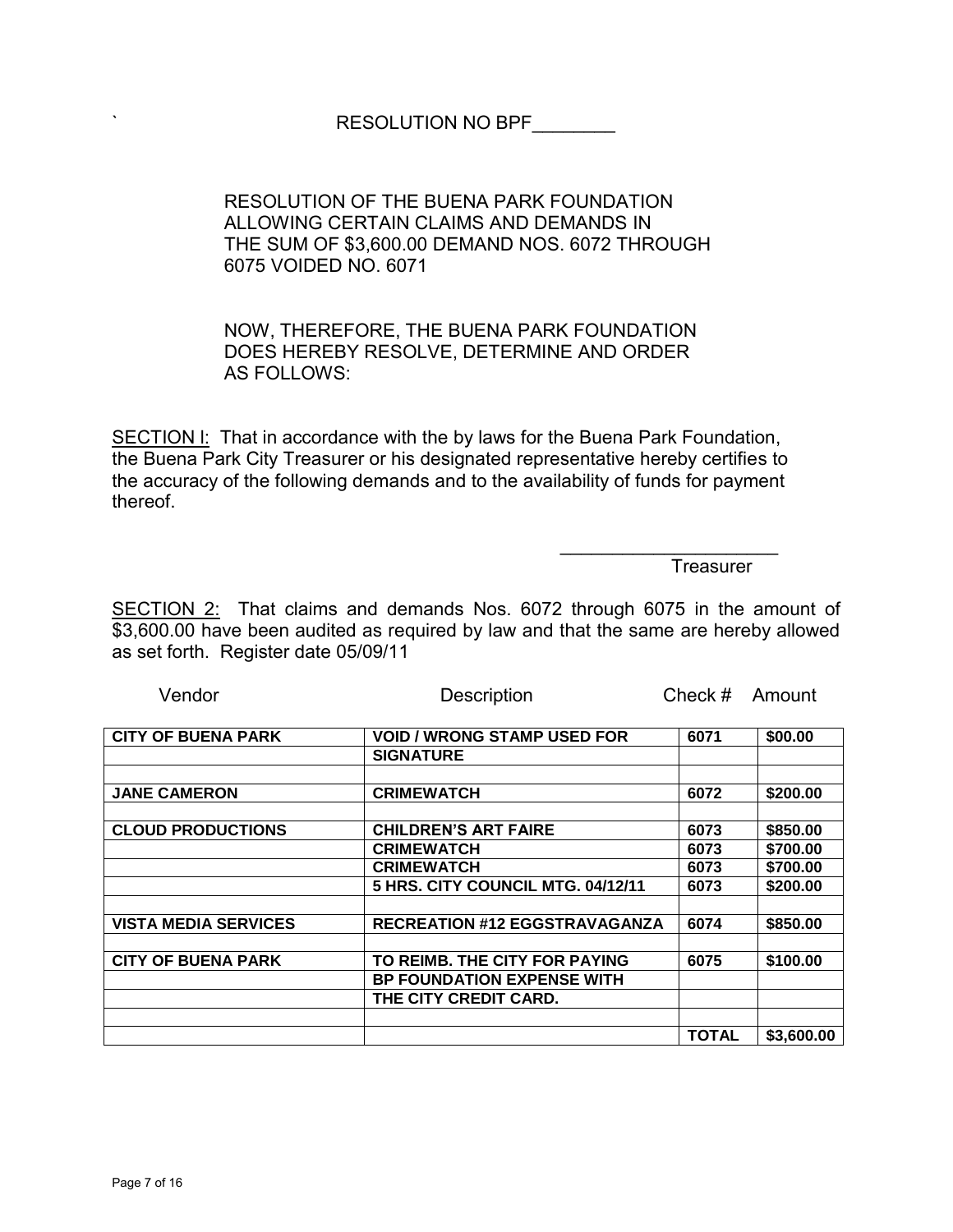RESOLUTION NO BPF \_\_\_\_\_\_\_\_\_\_\_\_\_

ATTEST:

 $\mathcal{L}_\text{max}$  and  $\mathcal{L}_\text{max}$  and  $\mathcal{L}_\text{max}$  and  $\mathcal{L}_\text{max}$  and  $\mathcal{L}_\text{max}$ **President** 

\_\_\_\_\_\_\_\_\_\_\_\_\_\_\_\_\_\_\_ **Secretary** 

I\_\_\_\_\_\_\_\_\_\_\_\_\_\_\_\_\_\_\_\_\_\_\_\_\_\_, do hereby certify that I am Secretary to the Buena Park Foundation, and on the \_\_\_\_\_\_\_\_\_\_\_\_\_\_\_\_\_day of \_\_\_\_\_\_\_\_\_\_\_\_\_\_\_\_\_\_\_\_ 2011 he foregoing Resolution was regularly introduced, passed, approved and adopted by the Buena Park Foundation by the following vote, to wit.

AYES:

NOES:

ABSENT:

ABSTAIN: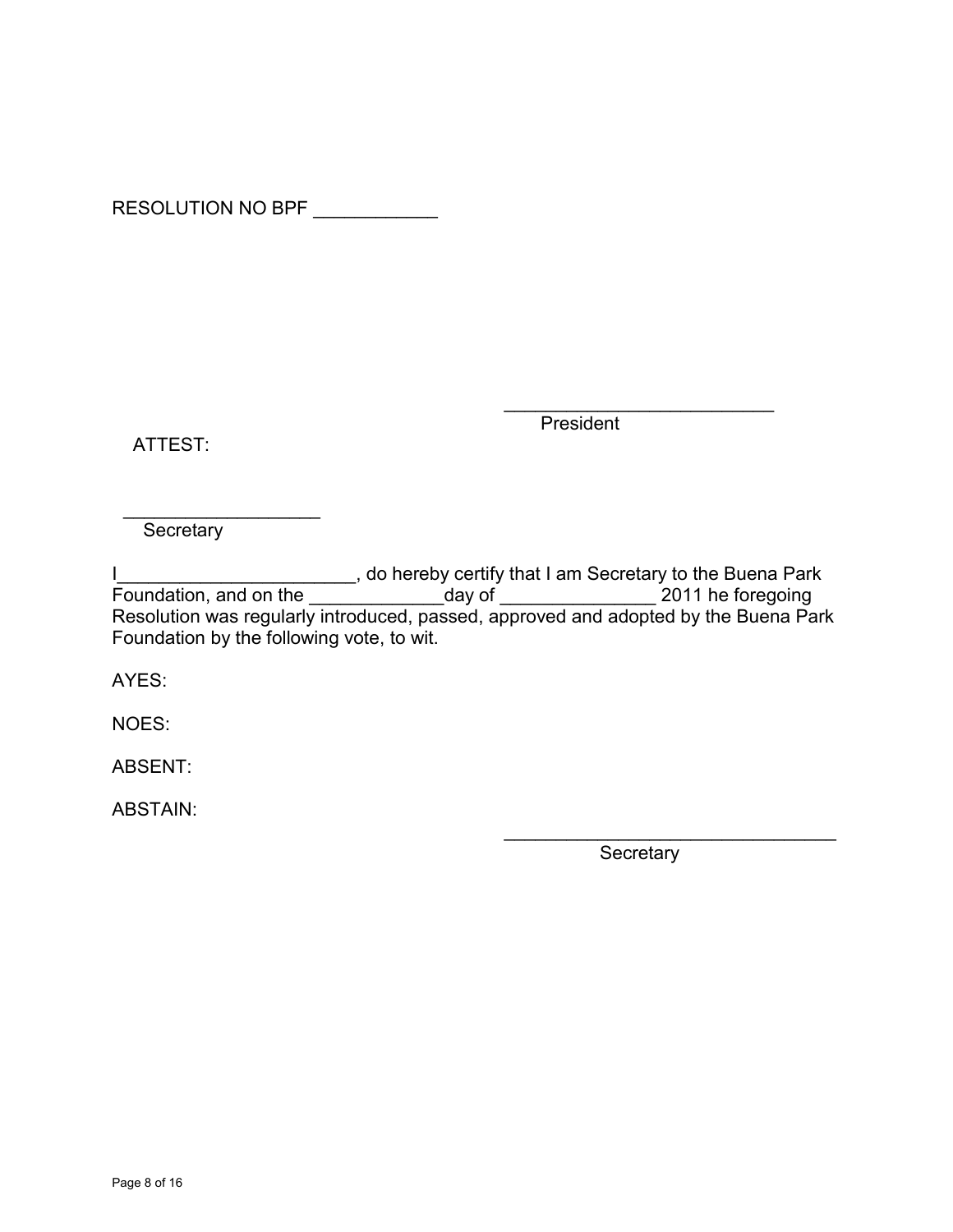# RESOLUTION OF THE BUENA PARK FOUNDATION ALLOWING CERTAIN CLAIMS AND DEMANDS IN THE SUM OF \$1,201.65 DEMAND NOS 6076 THROUGH 6077

# NOW, THEREFORE, THE BUENA PARK FOUNDATION DOES HEREBY RESOLVE, DETERMINE AND ORDER AS FOLLOWS:

SECTION I: That in accordance with the by laws for the Buena Park Foundation, the Buena Park City Treasurer or his designated representative hereby certifies to the accuracy of the following demands and to the availability of funds for payment thereof.

 $\mathcal{L}_\mathcal{L} = \{ \mathcal{L}_\mathcal{L} \mid \mathcal{L}_\mathcal{L} \in \mathcal{L}_\mathcal{L} \}$  , where  $\mathcal{L}_\mathcal{L} = \{ \mathcal{L}_\mathcal{L} \mid \mathcal{L}_\mathcal{L} \in \mathcal{L}_\mathcal{L} \}$ 

**Treasurer** 

SECTION 2: That claims and demands Nos. 6076 through 6077 in the amount of \$1,201.65 have been audited as required by law and that the same are hereby allowed as set forth. Register date 05/17/11

| <b>CITY OF BUENA PARK</b>   | TO REIMB. CITY FOR PAID LEGAL FEES I | 6076         | \$204.00   |
|-----------------------------|--------------------------------------|--------------|------------|
|                             | TO REIMB. CITY FOR SOFTWARE          | 6076         | \$119.57   |
|                             | TO REIMB. CITY FOR FED X CHARGES     | 6076         | \$28.08    |
|                             |                                      |              |            |
| <b>VISTA MEDIA SERVICES</b> | <b>PUBLIC WORKS #59 CAPITAL</b>      | 6077         | \$850.00   |
|                             | <b>IMPROVEMENTS</b>                  |              |            |
|                             |                                      |              |            |
|                             |                                      | <b>TOTAL</b> | \$1,201.65 |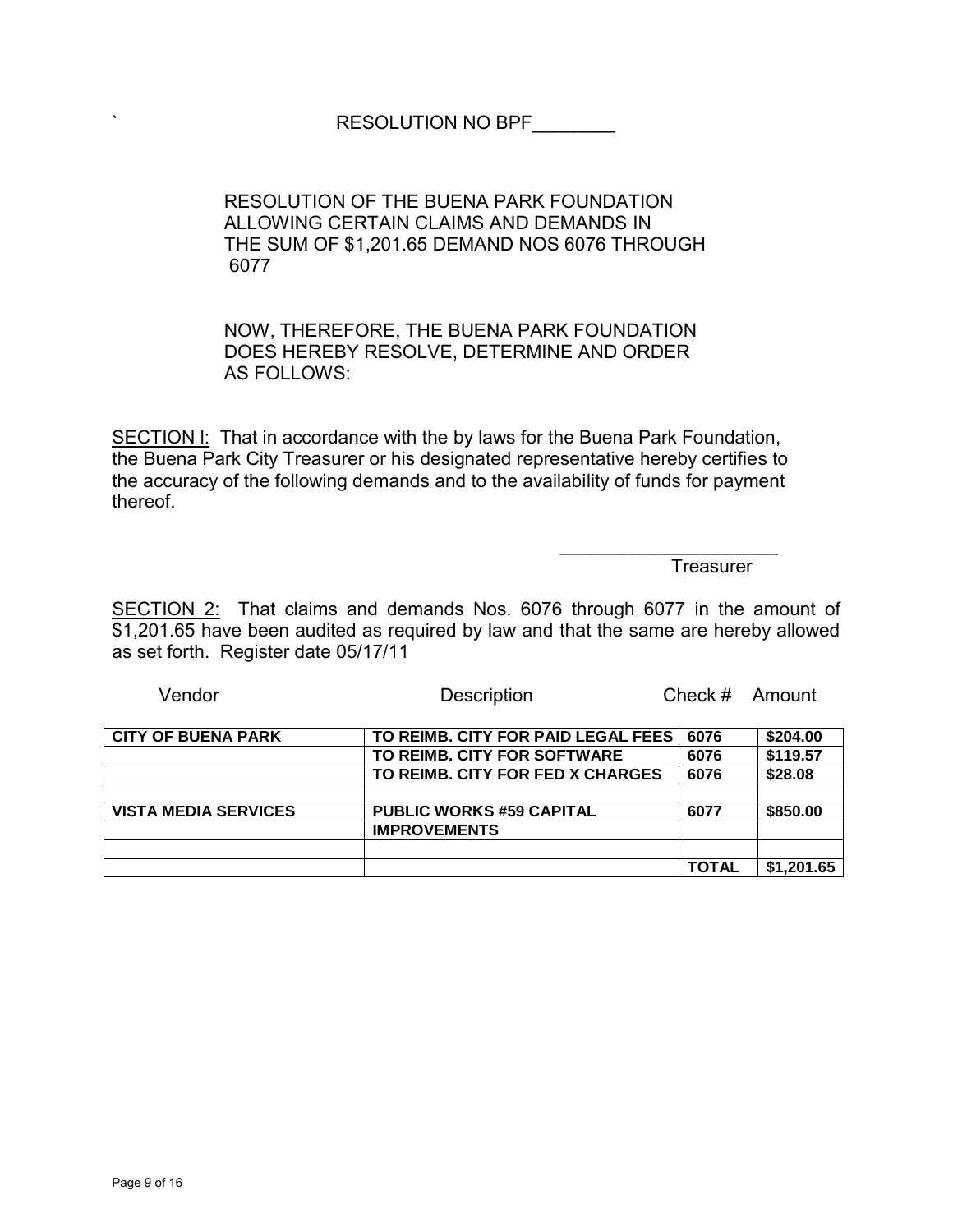RESOLUTION NO BPF \_\_\_\_\_\_\_\_\_\_\_\_

ATTEST:

 $\mathcal{L}_\text{max}$  and  $\mathcal{L}_\text{max}$  and  $\mathcal{L}_\text{max}$  and  $\mathcal{L}_\text{max}$  and  $\mathcal{L}_\text{max}$ President

\_\_\_\_\_\_\_\_\_\_\_\_\_\_\_\_\_\_\_ **Secretary** 

I\_\_\_\_\_\_\_\_\_\_\_\_\_\_\_\_\_\_\_\_\_\_\_\_\_\_, do hereby certify that I am Secretary to the Buena Park Foundation, and on the \_\_\_\_\_\_\_\_\_\_\_\_\_\_\_\_\_day of \_\_\_\_\_\_\_\_\_\_\_\_\_\_\_\_\_\_\_\_ 2011 he foregoing Resolution was regularly introduced, passed, approved and adopted by the Buena Park Foundation by the following vote, to wit.

AYES:

NOES:

ABSENT:

ABSTAIN: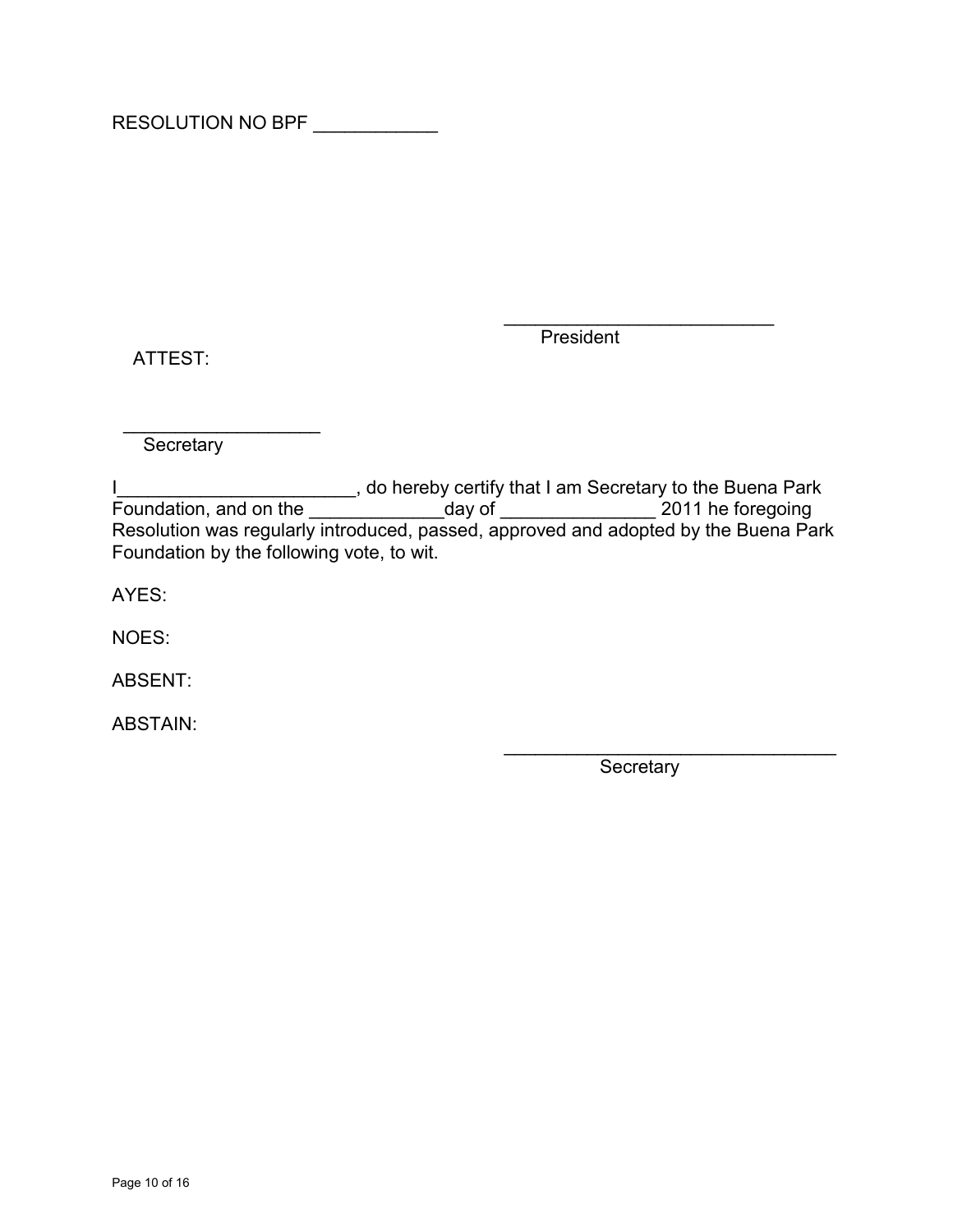# RESOLUTION NO BPF\_\_\_\_\_

RESOLUTION OF THE BUENA PARK FOUNDATION ALLOWING CERTAIN CLAIMS AND DEMANDS IN THE SUM OF \$275.07 DEMAND NO. 6078 THROUGH 6079

NOW, THEREFORE, THE BUENA PARK FOUNDATION DOES HEREBY RESOLVE, DETERMINE AND ORDER AS FOLLOWS:

SECTION I: That in accordance with the by laws for the Buena Park Foundation, the Buena Park City Treasurer or his designated representative hereby certifies to the accuracy of the following demands and to the availability of funds for payment thereof.

 $\mathcal{L}_\mathcal{L} = \{ \mathcal{L}_\mathcal{L} \mid \mathcal{L}_\mathcal{L} \in \mathcal{L}_\mathcal{L} \}$  , where  $\mathcal{L}_\mathcal{L} = \{ \mathcal{L}_\mathcal{L} \mid \mathcal{L}_\mathcal{L} \in \mathcal{L}_\mathcal{L} \}$ 

**Treasurer** 

SECTION 2: That claims and demands Nos. 6078 through 6079 in the amount of \$275.07 have been audited as required by law and that the same are hereby allowed as set forth. Register date 05/20/11

| <b>CATHY BAEK KIM</b>    | FILM DANCING WITH THE STARS | 6078         | \$200.00 |
|--------------------------|-----------------------------|--------------|----------|
|                          |                             |              |          |
| <b>TIME WARNER CABLE</b> | 8448400240026539            | 6079         | \$75.07  |
|                          |                             |              |          |
|                          |                             | <b>TOTAL</b> | \$275.07 |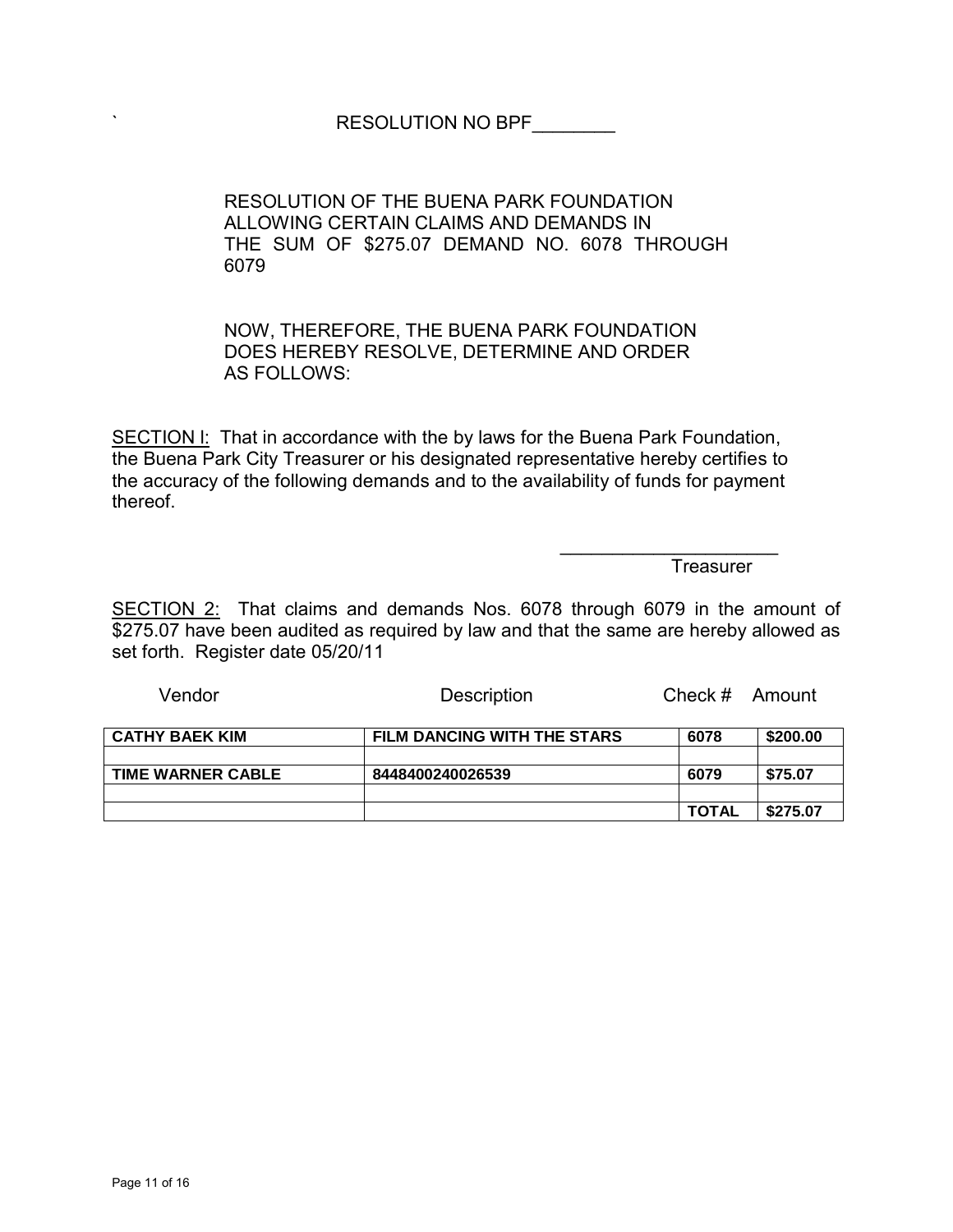RESOLUTION NO BPF \_\_\_\_\_\_\_\_\_\_\_\_

ATTEST:

 $\mathcal{L}_\text{max}$  and  $\mathcal{L}_\text{max}$  and  $\mathcal{L}_\text{max}$  and  $\mathcal{L}_\text{max}$  and  $\mathcal{L}_\text{max}$ President

\_\_\_\_\_\_\_\_\_\_\_\_\_\_\_\_\_\_\_ **Secretary** 

I\_\_\_\_\_\_\_\_\_\_\_\_\_\_\_\_\_\_\_\_\_\_\_\_\_\_, do hereby certify that I am Secretary to the Buena Park Foundation, and on the \_\_\_\_\_\_\_\_\_\_\_\_\_\_\_\_\_day of \_\_\_\_\_\_\_\_\_\_\_\_\_\_\_\_\_\_\_\_ 2011 he foregoing Resolution was regularly introduced, passed, approved and adopted by the Buena Park Foundation by the following vote, to wit.

AYES:

NOES:

ABSENT:

ABSTAIN: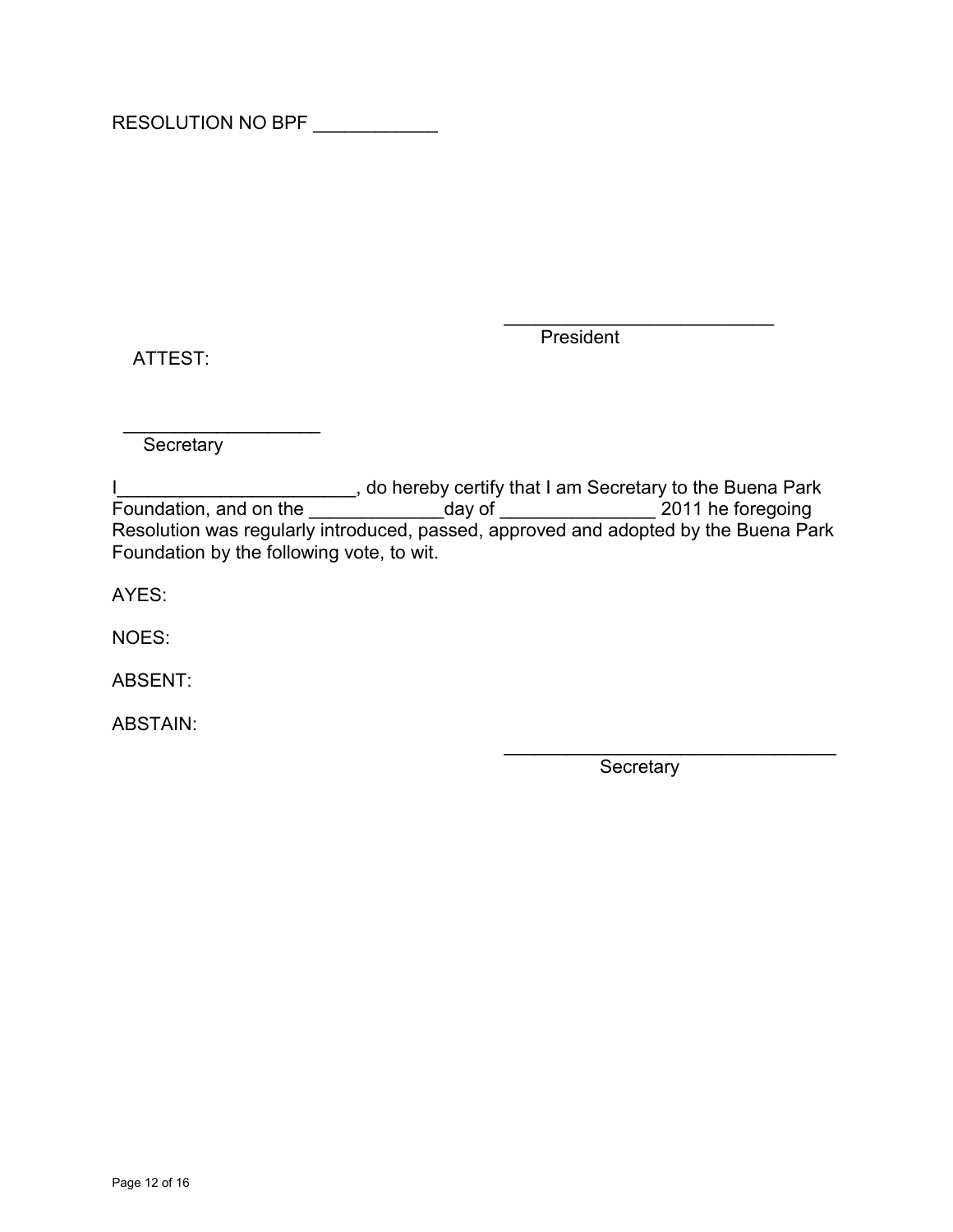# RESOLUTION OF THE BUENA PARK FOUNDATION ALLOWING CERTAIN CLAIMS AND DEMANDS IN THE SUM OF \$1,600.00 DEMAND NOS 6080 THROUGH 6084

# NOW, THEREFORE, THE BUENA PARK FOUNDATION DOES HEREBY RESOLVE, DETERMINE AND ORDER AS FOLLOWS:

SECTION I: That in accordance with the by laws for the Buena Park Foundation, the Buena Park City Treasurer or his designated representative hereby certifies to the accuracy of the following demands and to the availability of funds for payment thereof.

 $\mathcal{L}_\mathcal{L} = \{ \mathcal{L}_\mathcal{L} \mid \mathcal{L}_\mathcal{L} \in \mathcal{L}_\mathcal{L} \}$  , where  $\mathcal{L}_\mathcal{L} = \{ \mathcal{L}_\mathcal{L} \mid \mathcal{L}_\mathcal{L} \in \mathcal{L}_\mathcal{L} \}$ 

**Treasurer** 

SECTION 2: That claims and demands Nos. 6080 through 6084 in the amount of \$1,600.00 have been audited as required by law and that the same are hereby allowed as set forth. Register date 05/25/11

| <b>JAMES BASS</b>  | MTG'S 02/08/11, 04/12/11, 05/24/11           | 6080         | \$300.00   |
|--------------------|----------------------------------------------|--------------|------------|
| <b>JIM DOW</b>     | MTG'S 01/11/11, 02/08/11, 04/12/11, 05/24/11 | 6081         | \$400.00   |
| <b>DON HARBERT</b> | MTG'S 02/08/11, 04/12/11, 05/24/11           | 6082         | \$300.00   |
| <b>MILLER OH</b>   | MTG'S 02/08/11, 04/12/11, 05/24/11           | 6083         | \$300.00   |
| <b>FRED SMITH</b>  | MTG'S 02/08/11, 04/12/11, 05/24/11           | 6084         | \$300.00   |
|                    |                                              |              |            |
|                    |                                              | <b>TOTAL</b> | \$1,600.00 |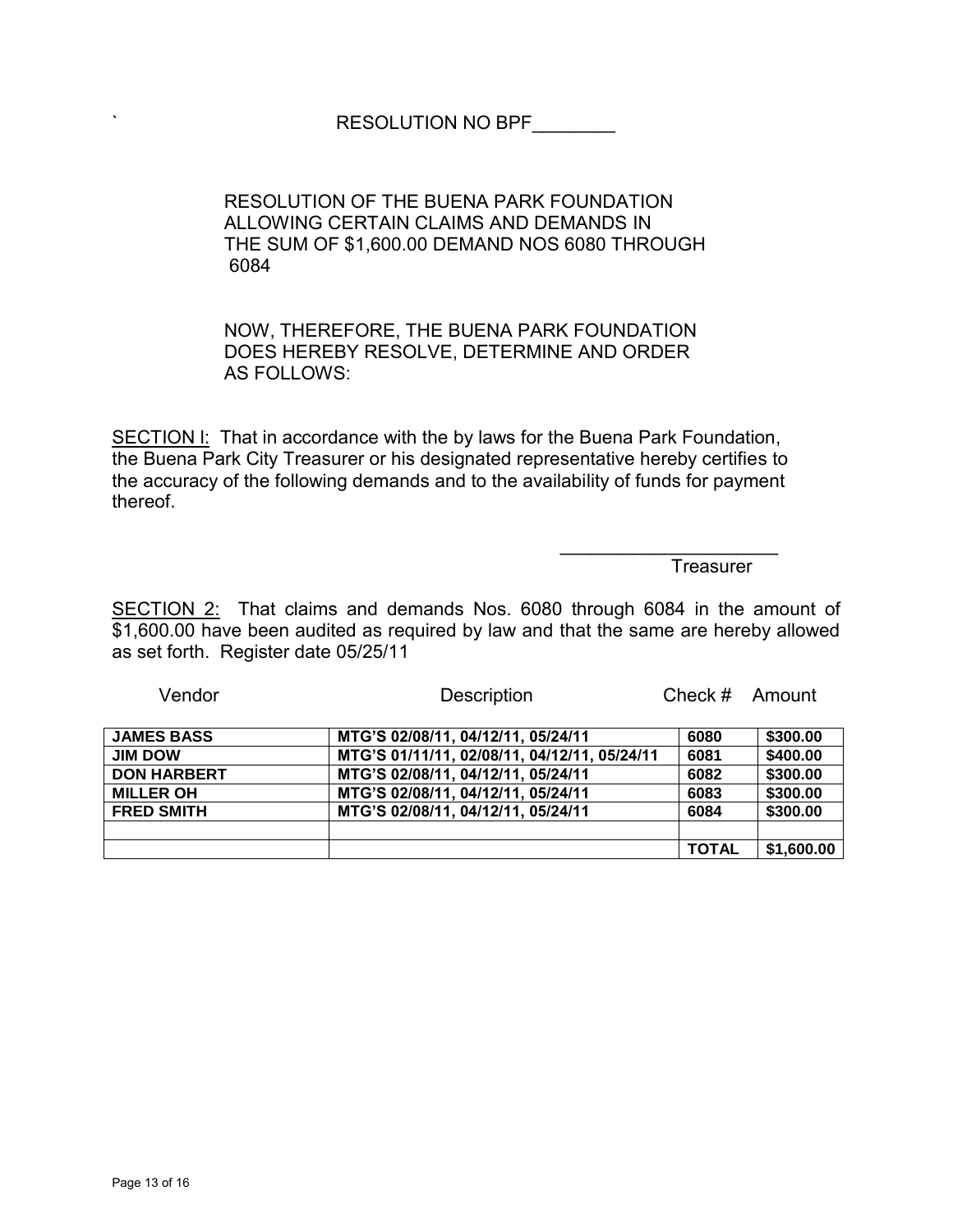RESOLUTION NO BPF \_\_\_\_\_\_\_\_\_\_\_

ATTEST:

 $\overline{\phantom{a}}$  , and the contract of the contract of the contract of the contract of the contract of the contract of the contract of the contract of the contract of the contract of the contract of the contract of the contrac President

\_\_\_\_\_\_\_\_\_\_\_\_\_\_\_\_\_\_\_ **Secretary** 

I\_\_\_\_\_\_\_\_\_\_\_\_\_\_\_\_\_\_\_\_\_\_\_\_\_\_, do hereby certify that I am Secretary to the Buena Park Foundation, and on the \_\_\_\_\_\_\_\_\_\_\_\_\_\_\_\_\_day of \_\_\_\_\_\_\_\_\_\_\_\_\_\_\_\_\_\_\_\_ 2011 he foregoing Resolution was regularly introduced, passed, approved and adopted by the Buena Park Foundation by the following vote, to wit.

AYES:

NOES:

ABSENT:

ABSTAIN: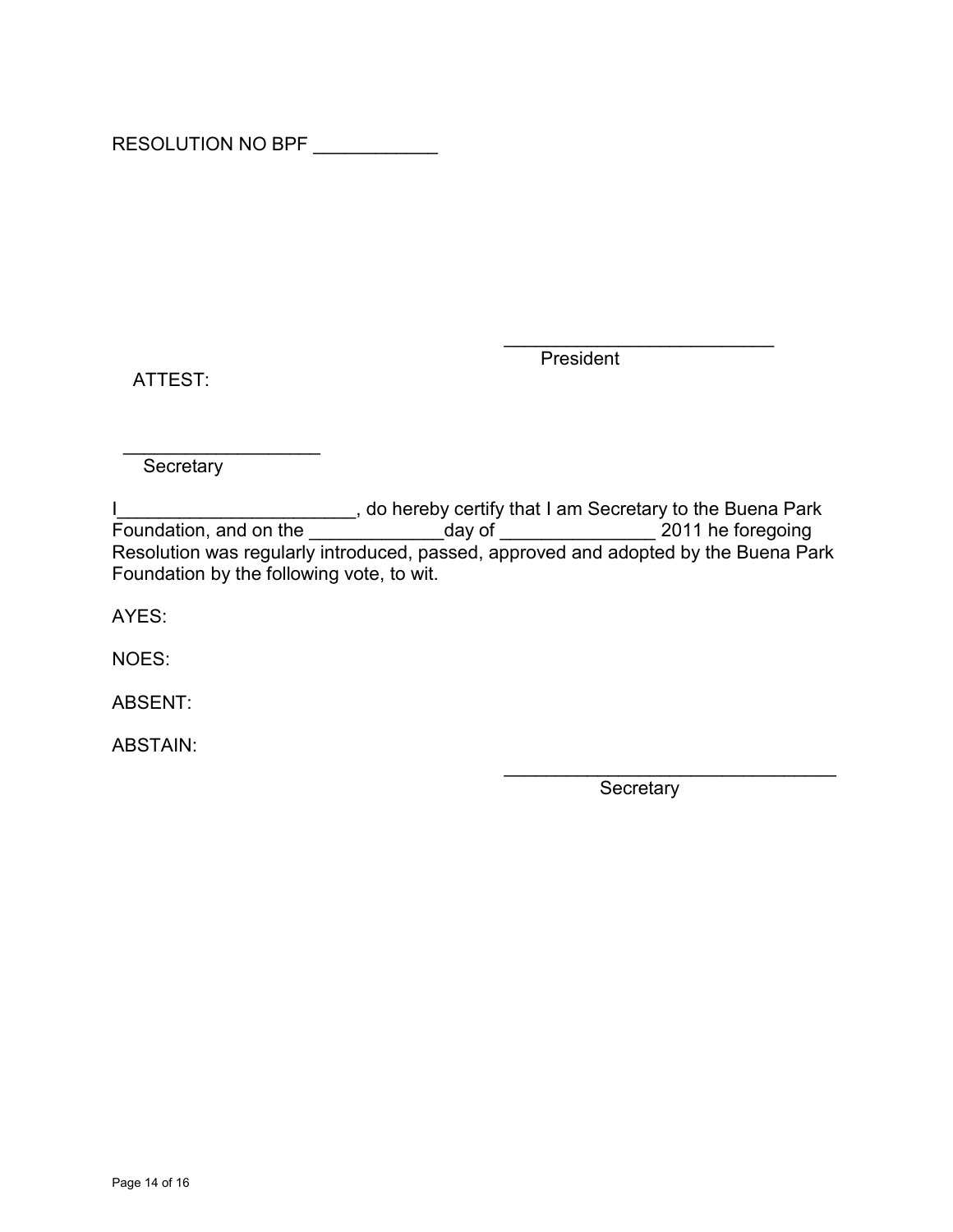# ` RESOLUTION NO BPF\_\_\_\_\_\_\_\_

# RESOLUTION OF THE BUENA PARK FOUNDATION ALLOWING CERTAIN CLAIMS AND DEMANDS IN THE SUM OF \$3,350.00 DEMAND NO. 6085

# NOW, THEREFORE, THE BUENA PARK FOUNDATION DOES HEREBY RESOLVE, DETERMINE AND ORDER AS FOLLOWS:

SECTION I: That in accordance with the by laws for the Buena Park Foundation, the Buena Park City Treasurer or his designated representative hereby certifies to the accuracy of the following demands and to the availability of funds for payment thereof.

 $\mathcal{L}_\text{max}$  , which is a set of the set of the set of the set of the set of the set of the set of the set of the set of the set of the set of the set of the set of the set of the set of the set of the set of the set of

Treasurer

SECTION 2: That claims and demands No. 6085 in the amount of \$3,350.00 have been audited as required by law and that the same are hereby allowed as set forth. Register date 05/31/11

| <b>CLOUD PRODUCTIONS</b> | <b>POLICE RECOGNITION LUNCHEON</b> | 6085         | \$700.00   |
|--------------------------|------------------------------------|--------------|------------|
|                          | <b>SUMMER CONCERT PROMO</b>        | 6085         | \$850.00   |
|                          | <b>CRIME WATCH</b>                 | 6085         | \$700.00   |
|                          | <b>CRIME WATCH</b>                 | 6085         | \$700.00   |
|                          | 4 HRS. CITY COUNCIL MTG. 04/26/11  | 6085         | \$160.00   |
|                          | 4 HRS. CITY COUNTIL MTG. 05/10/11  | 6085         | \$160.00   |
|                          | 2 HRS. MICROPHONE TESTING/INSTALL  | 6085         | \$80.00    |
|                          |                                    |              |            |
|                          |                                    | <b>TOTAL</b> | \$3,350.00 |